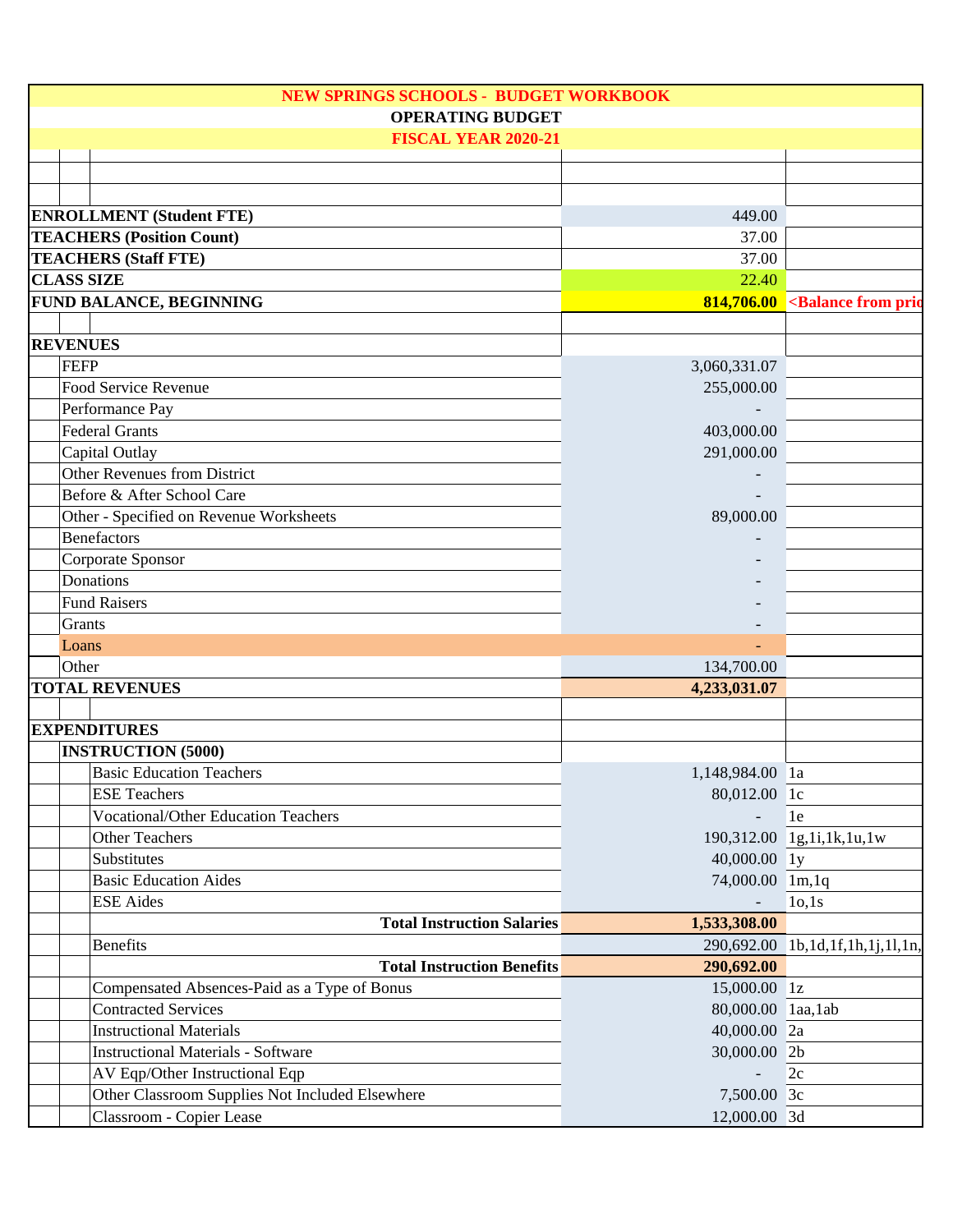| <b>NEW SPRINGS SCHOOLS - BUDGET WORKBOOK</b>                  |                          |                |
|---------------------------------------------------------------|--------------------------|----------------|
| <b>OPERATING BUDGET</b>                                       |                          |                |
| <b>FISCAL YEAR 2020-21</b>                                    |                          |                |
|                                                               |                          |                |
| Teacher lead                                                  | 7,425.00 3e              |                |
| Other Specified on the Year's Expenditure worksheet           | 7,500.00 3f              |                |
| Other Specified on the Year's Expenditure worksheet           |                          | $3a-g$         |
| <b>Computer Equipment</b>                                     | 10,000.00 4a             |                |
| Computer Training/Installation                                |                          | 4 <sub>b</sub> |
| Desks, Chairs, Etc.                                           | 5,000.00 5a              |                |
| <b>Total Instruction Other</b>                                | 214,425.00               |                |
| <b>Total Instruction</b>                                      | 2,038,425.00             |                |
|                                                               |                          |                |
| STUDENT, HEALTH, & INSTRUCTIONAL SUPPORT SERVICES (6100)      |                          |                |
| Coordinators/Counselors                                       | 90,722.00 6a             |                |
| <b>Total Student Personnel Salaries</b>                       | 90,722.00                |                |
| <b>Benefits</b>                                               | 15,681.00 6b             |                |
| <b>Total Student Personnel Benefits</b>                       | 15,681.00                |                |
| Compensated Absences-Paid as a Type of Bonus                  |                          | 6c             |
| <b>Contracted Services</b>                                    |                          | 6d             |
| Other                                                         |                          | 6e             |
| <b>Total Student Personnel Other</b>                          |                          |                |
| <b>Total Student Personnel Services</b>                       | 106,403.00               |                |
|                                                               |                          |                |
| <b>INSTRUCTIONAL MEDIA SERVICES (6200)</b>                    |                          |                |
| Media Specialists                                             |                          | 7a             |
| Librarians                                                    |                          | 7c             |
| <b>Total Instructional Media Salaries</b>                     | ٠                        |                |
| <b>Benefits</b>                                               | $\overline{\phantom{a}}$ | 7b,7d          |
| <b>Total Instructional Media Benefits</b>                     |                          |                |
| Compensated Absences-Paid as a Type of Bonus                  | $\overline{\phantom{a}}$ | 7e             |
| Materials and Supplies                                        | 5,000.00 7f              |                |
| <b>Computer Equipment</b>                                     |                          | 7g             |
| <b>AV Equipment</b>                                           |                          | 7h             |
| <b>Furniture and Fixtures</b>                                 |                          | 7i             |
| Other                                                         |                          | 7j             |
| <b>Total Instructional Media Other</b>                        | 5,000.00                 |                |
| <b>Total Instructional Media Services</b>                     | 5,000.00                 |                |
|                                                               |                          |                |
| <b>INSTRUCTION AND CIRRICULUM DEVELOPMENT SERVICES (6300)</b> |                          |                |
| <b>Curriculum Specialists/Writers</b>                         |                          | 8a             |
| <b>Total Instruction and Curriculum Development Salaries</b>  | ٠                        |                |
| <b>Benefits</b>                                               | $\overline{\phantom{0}}$ | 8 <sub>b</sub> |
| <b>Total Instruction and Curriculum Development Benefits</b>  | ۰                        |                |
| Compensated Absences-Paid as a Type of Bonus                  |                          | 8c             |
| <b>Contracted Services</b>                                    |                          | 8d             |
| Materials and Supplies                                        |                          | 8e             |
| Equipment                                                     |                          | 8f             |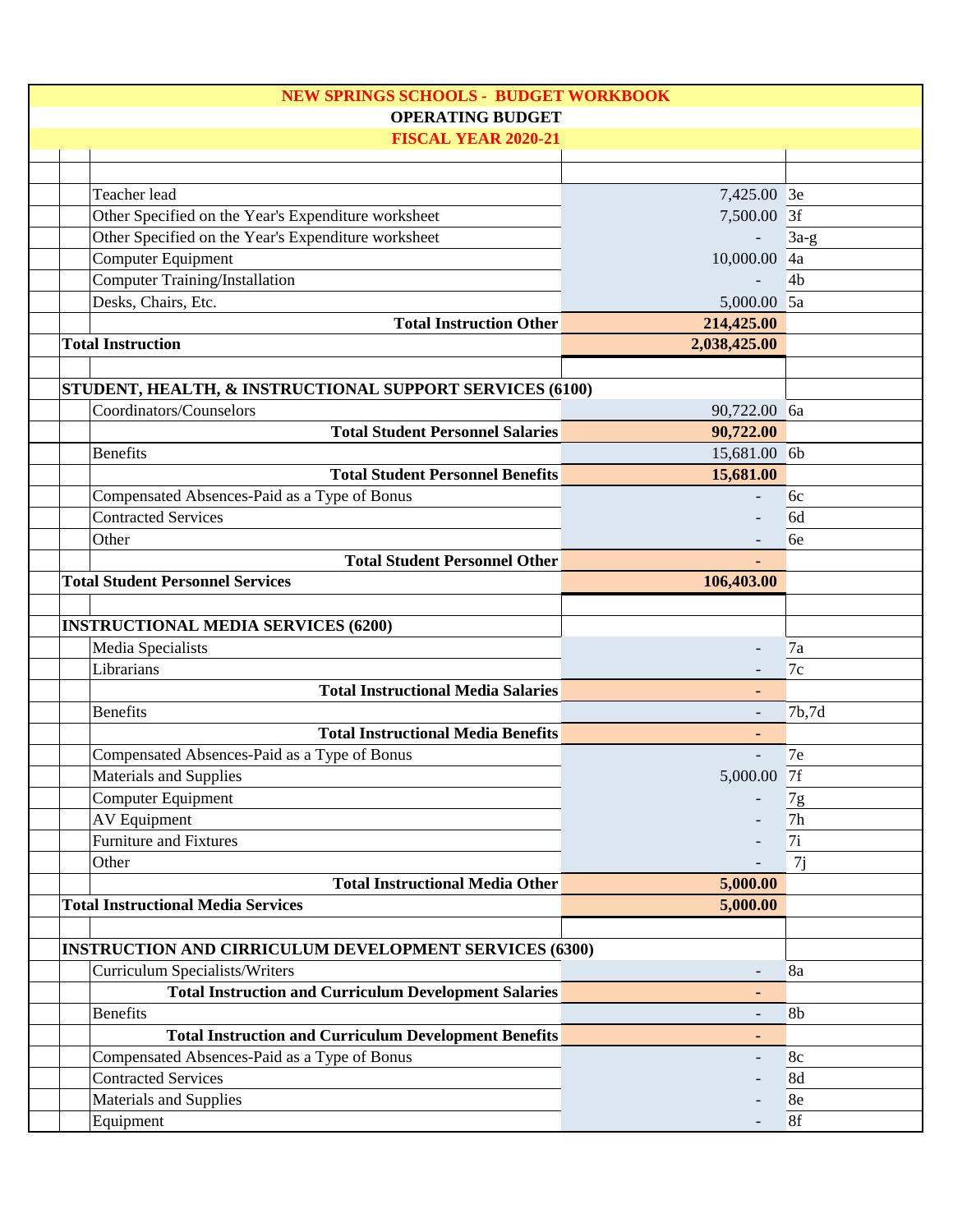| <b>NEW SPRINGS SCHOOLS - BUDGET WORKBOOK</b>                  |                     |                               |
|---------------------------------------------------------------|---------------------|-------------------------------|
| <b>OPERATING BUDGET</b>                                       |                     |                               |
| <b>FISCAL YEAR 2020-21</b>                                    |                     |                               |
|                                                               |                     |                               |
| Other                                                         |                     | 8g                            |
| <b>Total Instruction and Curriculum Development Other</b>     |                     |                               |
| <b>Total Instruction and Curriculum Development Services</b>  |                     |                               |
|                                                               |                     |                               |
| <b>INSTRUCTIONAL STAFF TRAINING SERVICES (6400)</b>           |                     |                               |
| Seminars and Workshops                                        | 8,500.00 9a, 3a, 3b |                               |
| Other                                                         |                     | 9 <sub>b</sub>                |
| <b>Total Instructional Staff Training Services</b>            | 8,500.00            |                               |
|                                                               |                     |                               |
| <b>INSTRUCTIONAL-RELATED TECHNOLOGY (6500)</b>                |                     |                               |
| <b>Computer Maintenance</b>                                   |                     | 10a                           |
| <b>Technology Support</b>                                     |                     | 10 <sub>b</sub>               |
| Other                                                         |                     | 10 <sub>c</sub>               |
| <b>Total Instructional-Related Technology Services</b>        |                     |                               |
|                                                               |                     |                               |
| <b>BOARD (7100)</b>                                           |                     |                               |
| <b>Auditing Services</b>                                      | 12,000.00 11a       |                               |
| Legal Services                                                | 15,000.00 11b       |                               |
| Other                                                         |                     | 11c                           |
| <b>Total Board</b>                                            | 27,000.00           |                               |
|                                                               |                     |                               |
| <b>SCHOOL ADMINISTRATION (7300)</b>                           |                     |                               |
| Principal                                                     | 75,000.00 12a       |                               |
| <b>Assistant Principals</b><br><b>Administrative Director</b> | 171,400.00 12c      |                               |
|                                                               |                     | 12e                           |
| Registrar<br><b>Administrative Assistant</b>                  | 43,000.00 12g       | 12i                           |
| Other                                                         | 49,104.00 12k       |                               |
| <b>Total School Administration Salaries</b>                   |                     |                               |
| <b>Benefits</b>                                               | 338,504.00          | 53,090.00 12b,12d,12f,12h,12j |
| <b>Total School Administration Benefits</b>                   | 53,090.00           |                               |
| Compensated Absences-Paid as a Type of Bonus                  |                     | 12m                           |
| <b>Contracted Services</b>                                    |                     | 12n                           |
| Dues and Fees                                                 | 5,000.00 12o        |                               |
| <b>Travel Expense</b>                                         | 3,000.00 12p        |                               |
| Contingencies                                                 |                     | 12q                           |
| Other Administrative Expenses                                 |                     | 12r                           |
| Office Equipment/Furniture/Furnishings                        | 10,000.00 13a       |                               |
| Other Office Expenses                                         | 10,000.00 13c       |                               |
| Telephone/Communications Equipment                            | 1,500.00 14b        |                               |
| Telephone/Communications Other Expenses                       |                     | 14c                           |
| Mailing and Marketing Postage/Courier Services                | 2,000.00 15a        |                               |
| Other Mailing and Marketing                                   | 10,000.00 15c       |                               |
| Printing and Copying Materials and Supplies                   |                     | 16a                           |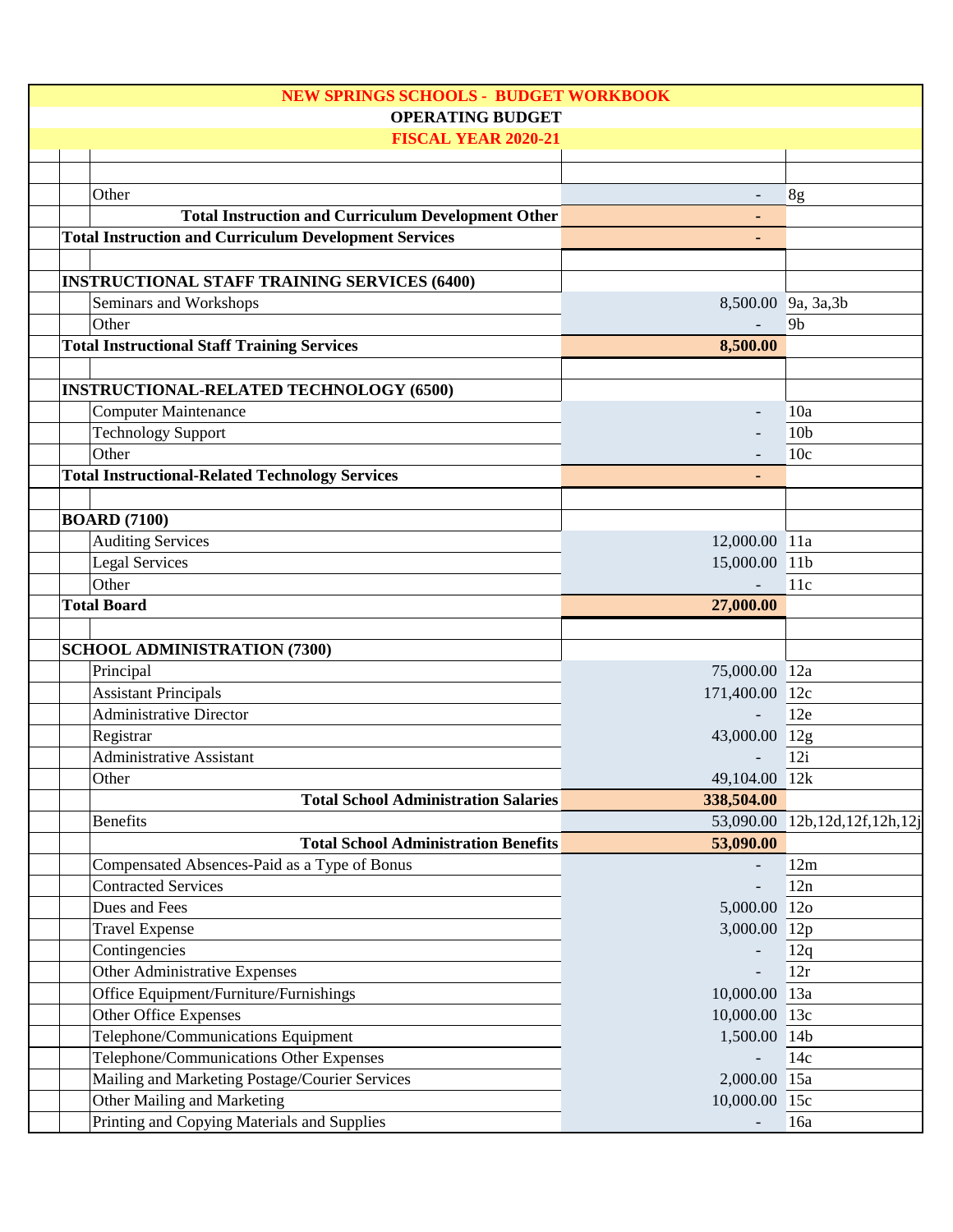| <b>NEW SPRINGS SCHOOLS - BUDGET WORKBOOK</b>                               |                        |                 |
|----------------------------------------------------------------------------|------------------------|-----------------|
| <b>OPERATING BUDGET</b>                                                    |                        |                 |
| <b>FISCAL YEAR 2020-21</b>                                                 |                        |                 |
|                                                                            |                        |                 |
| Printing and Copying Equipment                                             |                        | 16 <sub>b</sub> |
| Other Printing and Copying                                                 |                        | 16c             |
| Administrative Fees FEFP/Categorical                                       | 84,929.00 17a          |                 |
| <b>Administrative Fees Federal Grants</b>                                  |                        | 17 <sub>b</sub> |
| <b>Other Administrative Fees</b>                                           |                        | 17c             |
| <b>Total School Administration Other</b>                                   | 126,429.00             |                 |
| <b>Total School Administration</b>                                         | 518,023.00             |                 |
|                                                                            |                        |                 |
| <b>FACILITIES ACQUISITION AND CONSTRUCTION (7400)</b>                      |                        |                 |
| Land/Land improvements                                                     |                        | 18a             |
| Building (Purchase or Lease/Purchase)                                      | 119,000.00 18b         |                 |
| <b>Leasehold Improvements</b>                                              | 25,000.00 18d          |                 |
| Other -Paid with Capital Funds i.e. rent, insurance, equipment)            | 291,000.00 18e         |                 |
| Other                                                                      |                        | 18f             |
| <b>Total Facilities Acquisition and Construction</b>                       | 435,000.00             |                 |
|                                                                            |                        |                 |
| <b>FISCAL SERVICES (7500)</b>                                              |                        |                 |
| Accountant/Bookkeeper/Financial Staff                                      | 90,200.00 19a,19c      |                 |
| <b>Total Fiscal Services Salaries</b>                                      | 90,200.00              |                 |
| <b>Benefits</b>                                                            | 15,982.00 19b,19d      |                 |
| <b>Total Fiscal Services Benefits</b>                                      | 15,982.00              |                 |
| Compensated Absences-Paid as a Type of Bonus                               |                        | 19e             |
| Conferences, Dues, and Fees (Non-instructional Staff)                      |                        | 19f, 19g        |
| <b>Contracted Accounting Services</b>                                      |                        | 19h             |
|                                                                            | 500.00 19i             |                 |
| <b>Banking Fees</b><br>Other                                               | 3,250.00 19j           |                 |
| <b>Total Fiscal Services Other</b>                                         |                        |                 |
| <b>Total Fiscal Services</b>                                               | 3,750.00<br>109,932.00 |                 |
|                                                                            |                        |                 |
| FOOD SERVICE (7600)                                                        |                        |                 |
| <b>Food Servers</b>                                                        |                        | 20a             |
| Cafeteria Workers                                                          | 19,008.00 20c          |                 |
| Food Services Supervisor                                                   |                        | 20e             |
|                                                                            |                        |                 |
| <b>Total Food Service Salaries</b>                                         | 19,008.00              |                 |
| <b>Benefits</b><br><b>Total Food Service Benefits</b>                      | 1,708.00               | 20b,20d,20f     |
|                                                                            | 1,708.00               |                 |
| Compensated Absences-Paid as a Type of Bonus<br><b>Contracted Services</b> |                        | 20 <sub>g</sub> |
|                                                                            | 215,000.00 20h         |                 |
| Kitchen/Dining Room Furniture/Eqp                                          |                        | 20i             |
| <b>Food Purchases</b>                                                      |                        | 20j             |
| <b>Bottled Gas</b>                                                         |                        | 20k             |
| Kitchen/Dining Room Supplies                                               |                        | 201             |
| Other - WinSnap Equipment and Installation                                 |                        | 20m             |
| Other - WinSnap Training                                                   |                        | 20n             |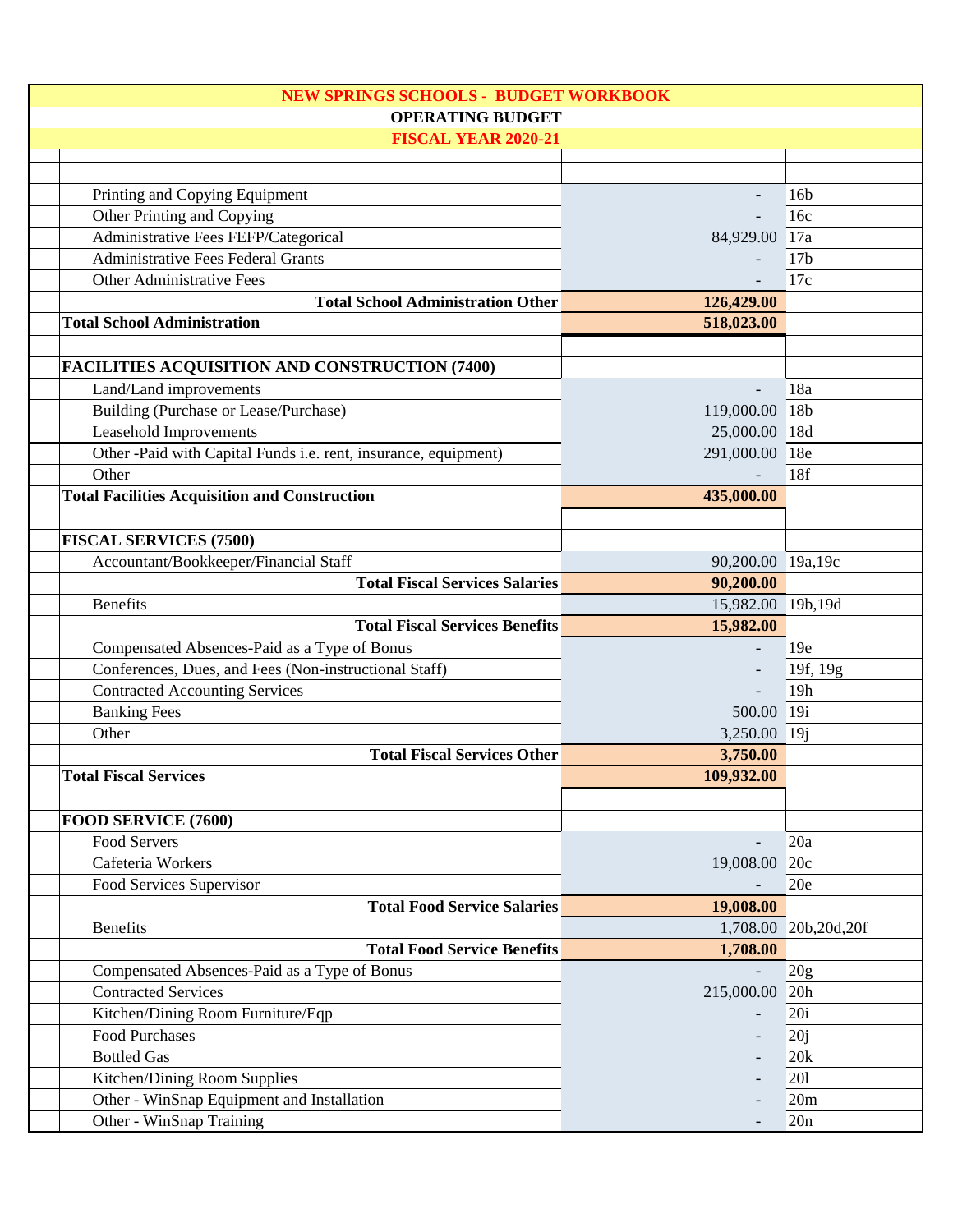| <b>NEW SPRINGS SCHOOLS - BUDGET WORKBOOK</b> |                          |                           |  |  |
|----------------------------------------------|--------------------------|---------------------------|--|--|
| <b>OPERATING BUDGET</b>                      |                          |                           |  |  |
| <b>FISCAL YEAR 2020-21</b>                   |                          |                           |  |  |
|                                              |                          |                           |  |  |
|                                              |                          |                           |  |  |
| Other                                        | $\overline{\phantom{a}}$ | 20 <sub>o</sub>           |  |  |
| <b>Total Food Service Other</b>              | 215,000.00               |                           |  |  |
| <b>Total Food Service</b>                    | 235,716.00               |                           |  |  |
| <b>CENTRAL SERVICES (7700)</b>               |                          |                           |  |  |
| Media/Direct Mail                            | 15,000.00 15b            |                           |  |  |
| Conferences, Dues, and Fees                  |                          | 21a                       |  |  |
| <b>Travel Expenses</b>                       |                          | 21 <sub>b</sub>           |  |  |
| Other                                        |                          | 21c,21d                   |  |  |
| <b>Total Central Services</b>                | 15,000.00                |                           |  |  |
|                                              |                          |                           |  |  |
| <b>TRANSPORTATION (7800)</b>                 |                          |                           |  |  |
| <b>Bus Drivers</b>                           | $\overline{\phantom{a}}$ | 22b                       |  |  |
| <b>Total Transportation Salaries</b>         | ٠                        |                           |  |  |
| <b>Benefits</b>                              |                          | 22c                       |  |  |
| <b>Total Transportation Benefits</b>         | ٠                        |                           |  |  |
| Vehicles                                     | $\overline{\phantom{a}}$ | 22a                       |  |  |
| Compensated Absences-Paid as a Type of Bonus |                          | 22d                       |  |  |
| <b>Contracted Services</b>                   |                          | 22e                       |  |  |
|                                              |                          |                           |  |  |
| Maintenance and Repairs                      |                          | 22f                       |  |  |
| Insurance                                    |                          | 22g                       |  |  |
| Gas                                          |                          | 22h                       |  |  |
| Other                                        |                          | 22i                       |  |  |
| <b>Total Transportation Other</b>            |                          |                           |  |  |
| <b>Total Transportation</b>                  | $\blacksquare$           |                           |  |  |
| <b>OPERATION OF PLANT (7900)</b>             |                          |                           |  |  |
| Custodians                                   | 47,520.00 23a            |                           |  |  |
| <b>Benefits</b>                              | 4,017.00 23b             |                           |  |  |
| Security                                     |                          | 23c                       |  |  |
| <b>Benefits</b>                              |                          | 23d                       |  |  |
| <b>Total Operation of Plant Salaries</b>     | 47,520.00                |                           |  |  |
| <b>Total Operation of Plant Benefits</b>     | 4,017.00                 |                           |  |  |
|                                              |                          | 23e                       |  |  |
| Compensated Absences-Paid as a Type of Bonus |                          |                           |  |  |
| <b>Contracted Services</b>                   |                          |                           |  |  |
|                                              | 60,000.00 23f            |                           |  |  |
| <b>Cleaning Supplies</b>                     | 15,000.00 23g            |                           |  |  |
| <b>Custodial Equipment</b>                   |                          | 23h                       |  |  |
| <b>Building Rent</b>                         |                          | 18c                       |  |  |
| <b>Utilities</b>                             | 80,000.00 24a,24b        |                           |  |  |
| Garbage Pickup                               | 28,500.00 24c            |                           |  |  |
| Telephone                                    | 5,000.00 14a             |                           |  |  |
| Insurance<br>Other                           | 50,000.00 23i,24d        | 70,000.00 25a,25b,25c,25d |  |  |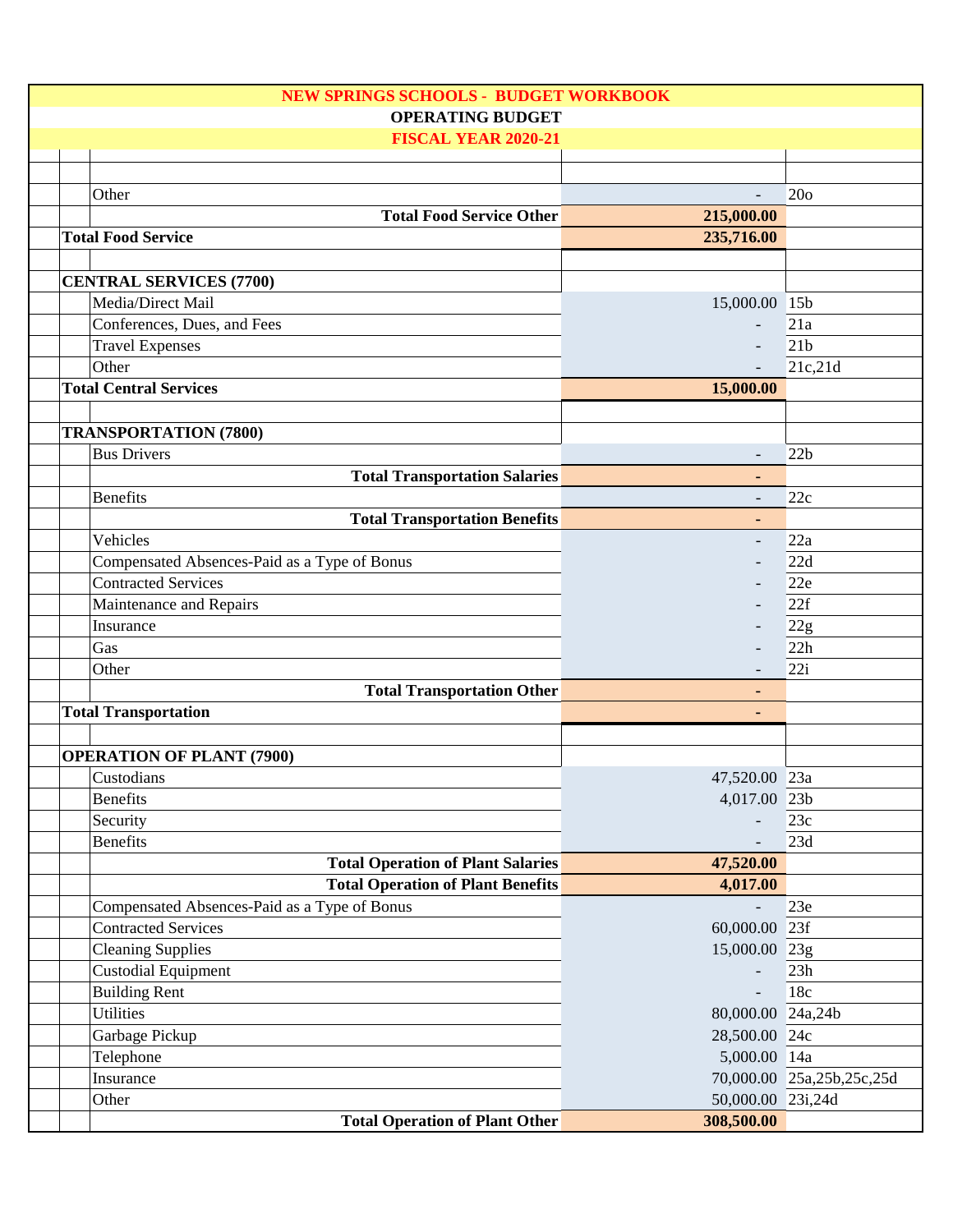| NEW SPRINGS SCHOOLS - BUDGET WORKBOOK                             |                          |                        |  |
|-------------------------------------------------------------------|--------------------------|------------------------|--|
| <b>OPERATING BUDGET</b>                                           |                          |                        |  |
| <b>FISCAL YEAR 2020-21</b>                                        |                          |                        |  |
|                                                                   |                          |                        |  |
| <b>Total Operation of Plant</b>                                   | 360,037.00               |                        |  |
|                                                                   |                          |                        |  |
| <b>MAINTENANCE OF PLANT (8100)</b>                                |                          |                        |  |
| Maintenance Staff                                                 |                          | 26a                    |  |
| <b>Total Maintenance of Plant Salaries</b>                        |                          |                        |  |
| <b>Benefits</b>                                                   |                          | 26 <sub>b</sub>        |  |
| <b>Total Maintenance of Plant Benefits</b>                        | $\blacksquare$           |                        |  |
| Compensated Absences-Paid as a Type of Bonus                      |                          | 26c                    |  |
| <b>Contracted Services</b>                                        |                          | 26d                    |  |
| Repairs and Maintenance                                           |                          | 13 <sub>b</sub>        |  |
| Materials and Supplies                                            | 50,000.00 26e            |                        |  |
| Equipment                                                         | 15,000.00 26f            |                        |  |
| Other                                                             | 44,000.00 26g            |                        |  |
| <b>Total Maintenance of Plant Other</b>                           | 109,000.00               |                        |  |
| <b>Total Maintenance of Plant</b>                                 | 109,000.00               |                        |  |
|                                                                   |                          |                        |  |
| <b>ADMINISTRATIVE TECHNOLOGY SERVICES (8200)</b>                  |                          |                        |  |
| <b>Technology Staff</b>                                           |                          | 27a                    |  |
| <b>Total Technology Salaries</b>                                  |                          |                        |  |
| <b>Benefits</b>                                                   | $\overline{\phantom{a}}$ | 27 <sub>b</sub>        |  |
| <b>Total Technology Benefits</b>                                  |                          |                        |  |
| Compensated Absences-Paid as a Type of Bonus                      |                          | 27c                    |  |
| <b>Computer Maintenance</b>                                       |                          | 27d                    |  |
| <b>Technology Support</b>                                         |                          | 27e                    |  |
| Other                                                             | 32,000.00 27f            |                        |  |
| <b>Total Instructional-Related Technology Services</b>            | 32,000.00                |                        |  |
|                                                                   |                          |                        |  |
| <b>COMMUNITY SERVICES (9100) (After &amp; Before School Care)</b> |                          |                        |  |
| Staff                                                             |                          | 28a                    |  |
| <b>Benefits</b>                                                   |                          | 28 <sub>b</sub>        |  |
| Compensated Absences-Paid as a Type of Bonus                      |                          | 28c                    |  |
| Other                                                             |                          | 28d,e,f                |  |
| <b>Total Community Services</b>                                   |                          |                        |  |
|                                                                   |                          |                        |  |
| <b>DEBT SERVICE (9200)</b>                                        |                          |                        |  |
| Principle                                                         |                          |                        |  |
| <b>Interest and Fees</b>                                          |                          | 29a<br>29 <sub>b</sub> |  |
| <b>Total Debt Service</b>                                         |                          |                        |  |
|                                                                   |                          |                        |  |
| <b>TITLE I SERVICES</b>                                           |                          |                        |  |
| <b>Staff</b>                                                      | 187,380.00 30a           |                        |  |
| <b>Benefits</b>                                                   | 36,640.00 30b            |                        |  |
| Compensated Absences-Paid as a Type of Bonus                      |                          | 30c                    |  |
|                                                                   |                          | 30d,e,f                |  |